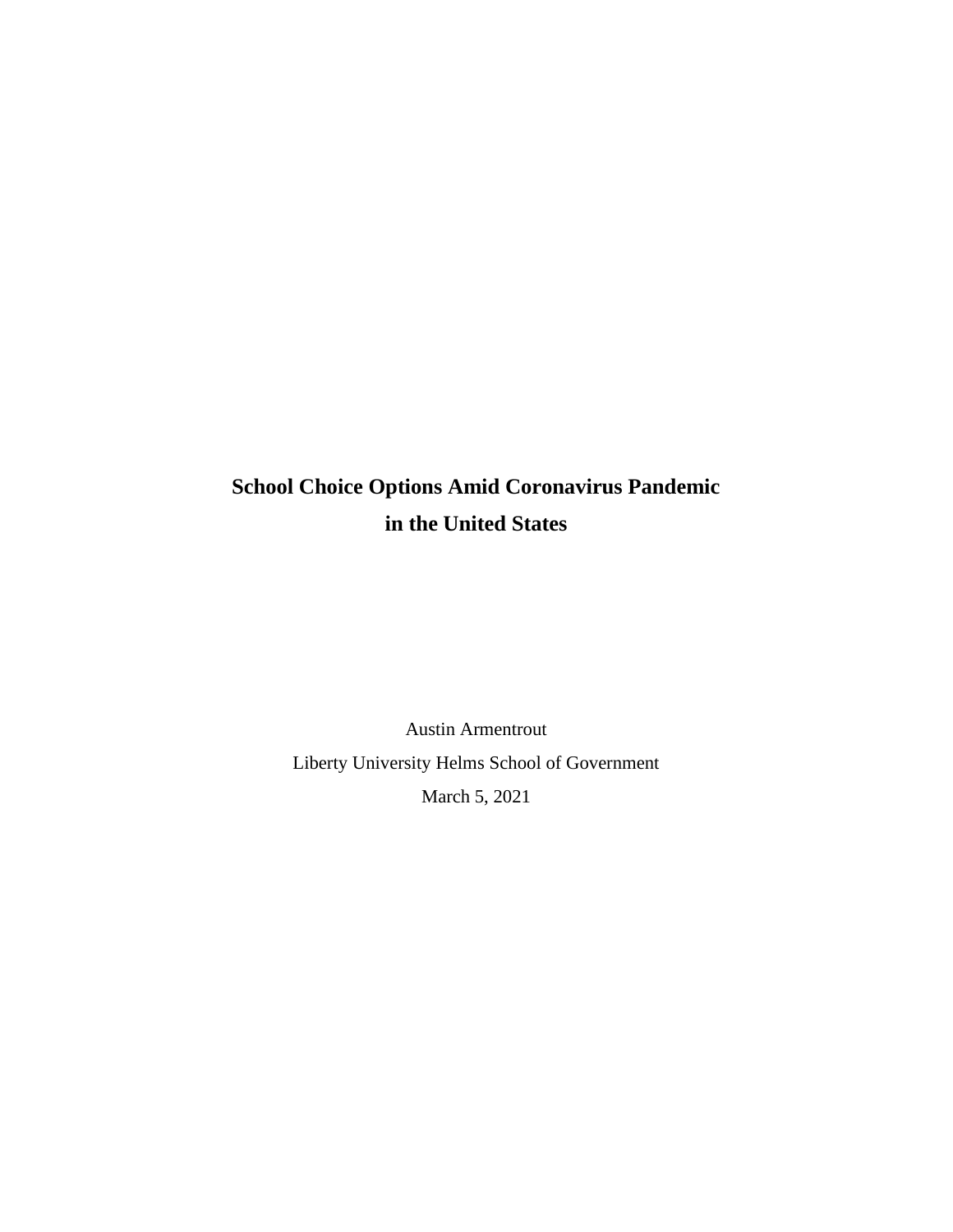Austin Armentrout is from Staunton, Virginia, where he is active in local politics and is currently interning with a local Attorney's Office. Austin graduated from Liberty University in December of 2020 Magna Cum Laude with a Bachelor of Science Degree in Government: Politics and Policy and with a minor in Business. During his time at Liberty, Austin was an active Delegate in Student Government, member of the College Republicans, and took part in the Mid-Atlantic European Union Simulation. Austin plans to attend Liberty University School of Law this Fall to study Criminal Law.

The Coronavirus has changed every aspect of life in the United States and around the world. Although the pandemic's effects can easily be seen in the fields of healthcare and business, the lasting effects on the field of education are not as clearly visible. The Covid-19 pandemic restrictions have placed an enormous burden on both k-12 public and private educational establishments. The ability of the different types of schools to adapt to these restrictions has contributed to students transferring to private schools.

The Coronavirus, also commonly known as Covid-19, caused a worldwide epidemic and changed the lives of every person on the planet. The outbreak of this disease occurred in December of 2019 in Wuhan City, China. The specific cause of the outbreak has been disputed and heavily debated by public officials. The World Health Organization states the disease's origin as a wholesale food market in Wuhan.<sup>1</sup> Some public officials, including former U.S.

<sup>1</sup> World Health Organization. *Coronavirus Disease 2019 Situation Report-94.* April 23, 2020. https://www.who.int/docs/default-source/coronaviruse/situation-reports/20200423-sitrep-94 covid-19.pdf?sfvrsn=b8304bf0\_4 (accessed January 28, 2021).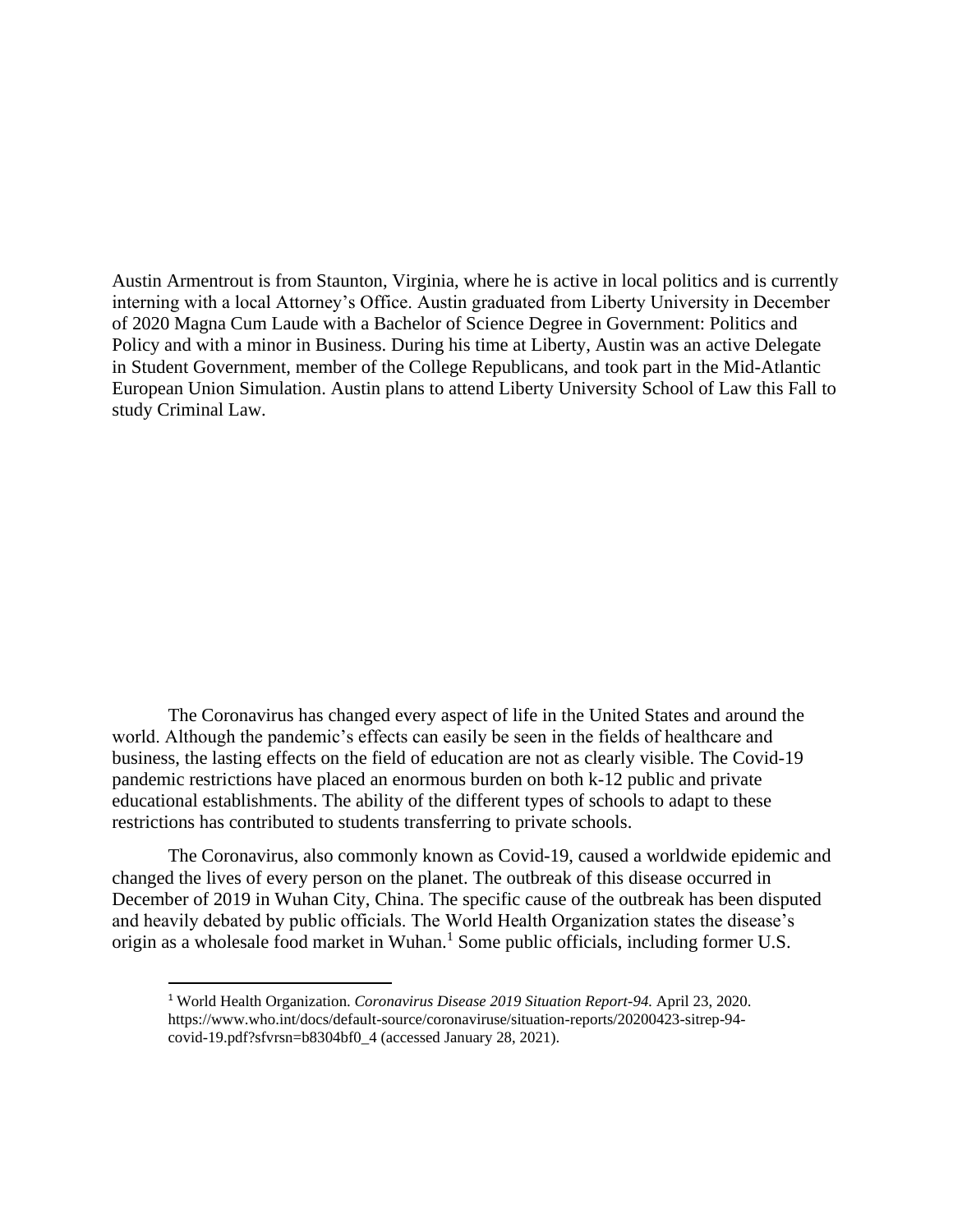Deputy National Security Advisor Matthew Pottinger, argue that the disease may have been leaked from a Chinese government-run laboratory in the city of Wuhan.<sup>2</sup> Despite where the disease originated, its effects have proven humanly and economically costly to countries around the world. As of January  $27<sup>th</sup>$ , over 400,000 Americans, which is a portion of the 2.16 million worldwide that have died from Covid-19.<sup>3</sup>

Economically, the Coronavirus has devastated the American economy by killing hundreds of thousands of businesses across the country. The virus continues to affect the businesses that have survived thus far. According to the Alignable's Small Business Funding Needs Report, only 43% of small businesses are confident that they can stay in operation through June of 2021. Additionally, 85% of small business owners are in need of economic relief because of lessened earnings.<sup>4</sup> This data suggests that the economic damage of the pandemic will continue to worsen.

In addition to the healthcare and business fields, America's educational field has experienced drastic changes from the Coronavirus pandemic. Schools around the country have had a difficult time adjusting to the Covid-19 precautions and preventative measures. Schools have been placed with the burden of ensuring a safe educational environment for students and staff during an unprecedented pandemic. The preventative measures that students and staff must abide by are wearing face coverings (masks) and maintaining six feet of social distancing if possible. The Centers for Disease Control and Prevention (CDC) also strongly urged people to disinfect surfaces and wash their hands frequently. These preventative measures proved to be a challenge for school systems because each school is unique and required an individualized approach. Factors such as management structure and school size have led parents across the United States to take their children out of public schools and enroll them in private or homeschool.

The first reason that parents are reconsidering their children's public-school education is the structure of management in public schools. In the public school system decisions on how schools are operated are not made locally. The Covid-19 pandemic has drawn attention to this fact because individual public schools did not have the power or the authority to make decisions about reopening. This is because the management structure of public schools is not centralized. There are many levels to public school management, which include a school board, a

<sup>2</sup> Sara Dorn. *'Growing body of evidence' shows COVID-19 leaked from Chinese lab: US official.* January 2, 2021. https://nypost.com/2021/01/02/growing-body-of-evidence-shows-covid-19 leaked-from-chinese-lab-us-official/ (accessed January 28, 2021).

<sup>3</sup> University of Oxford. *Our World in Data: Coronavirus (COVID-19) Deaths.* January 28, 2021. https://ourworldindata.org/covid-deaths (accessed January 28, 2021).

<sup>4</sup> Eric Groves. *Alignable: SPECIAL REPORT -- COVID Crisis Relief Needed to Keep Small Business Economy Afloat.* December 10, 2020. https://www.alignable.com/forum/special-reportcovid-crisis-needed-to-keep-small-business-economy (accessed February 1, 2021).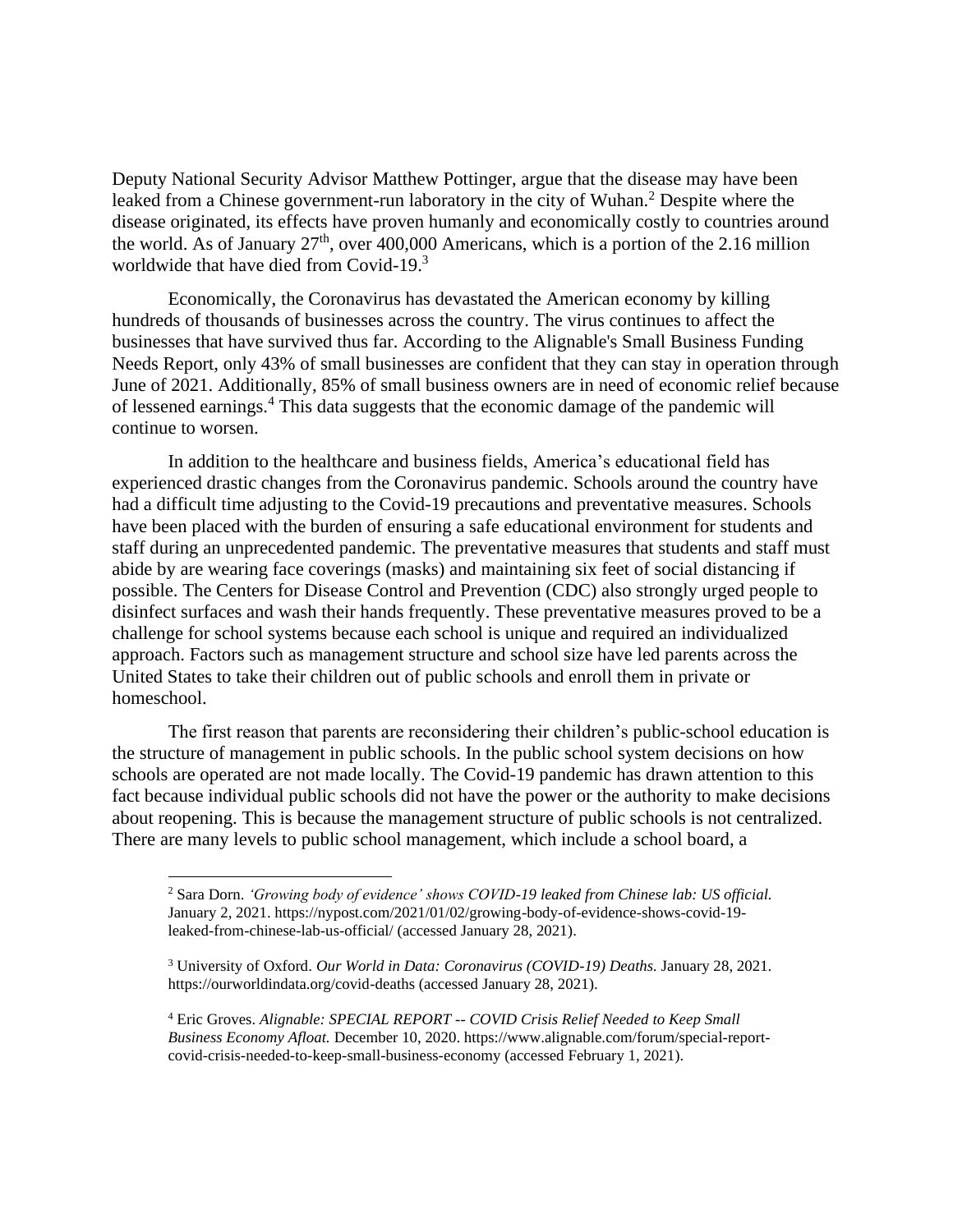superintendent, and political officials who serve at the state level. For a visual representation of this multi-tiered management structure of public schools, the picture shows the Public Education Governance Structure of the District of Columbia.



It is easy to see that there are multiple levels of management that range from the D.C. Mayor at the top, to the school superintendent at the lower level. This chart also shows the levels of elected and unelected bureaucracy that determine how the public schools operate. Public schools in the fifty states have similar hierarchies that have their state's governor at the top. Throughout the Covid-19 pandemic, there has been a power struggle between the different levels to determine who has the authority to open or close schools. Local school boards and localities wanted to make the decision, but they were met with disagreement from state officials. In many states, the governor made the decision to close schools, after being advised by health officials.<sup>5</sup> This created a level of divide because the governor made the decision to shut down schools, but local school boards were tasked with how to educate children with schools ordered to be closed. Many school boards were forced to shift students to online learning with programs like Zoom or Microsoft Teams.

On the other hand, private schools have a centralized form of management, usually in the form of a board of Trustees and a president. This centralized management can make decisions faster and only makes decisions for its own educational establishment. The targeted management of private schools allows each private educational institution to adapt in a way that better suits its size and capabilities. As McCluskey and DeAngelis find in their article titled "Decentralize K-12

<sup>5</sup> Kalyn Belsha. *Coronavirus: Who gets to decide how schools work this fall? It's complicated.* May 30, 2020. https://www.chalkbeat.org/2020/5/29/21275024/who-gets-to-decide-how-schoolswork-this-fall-its-complicated (accessed February 10, 2021).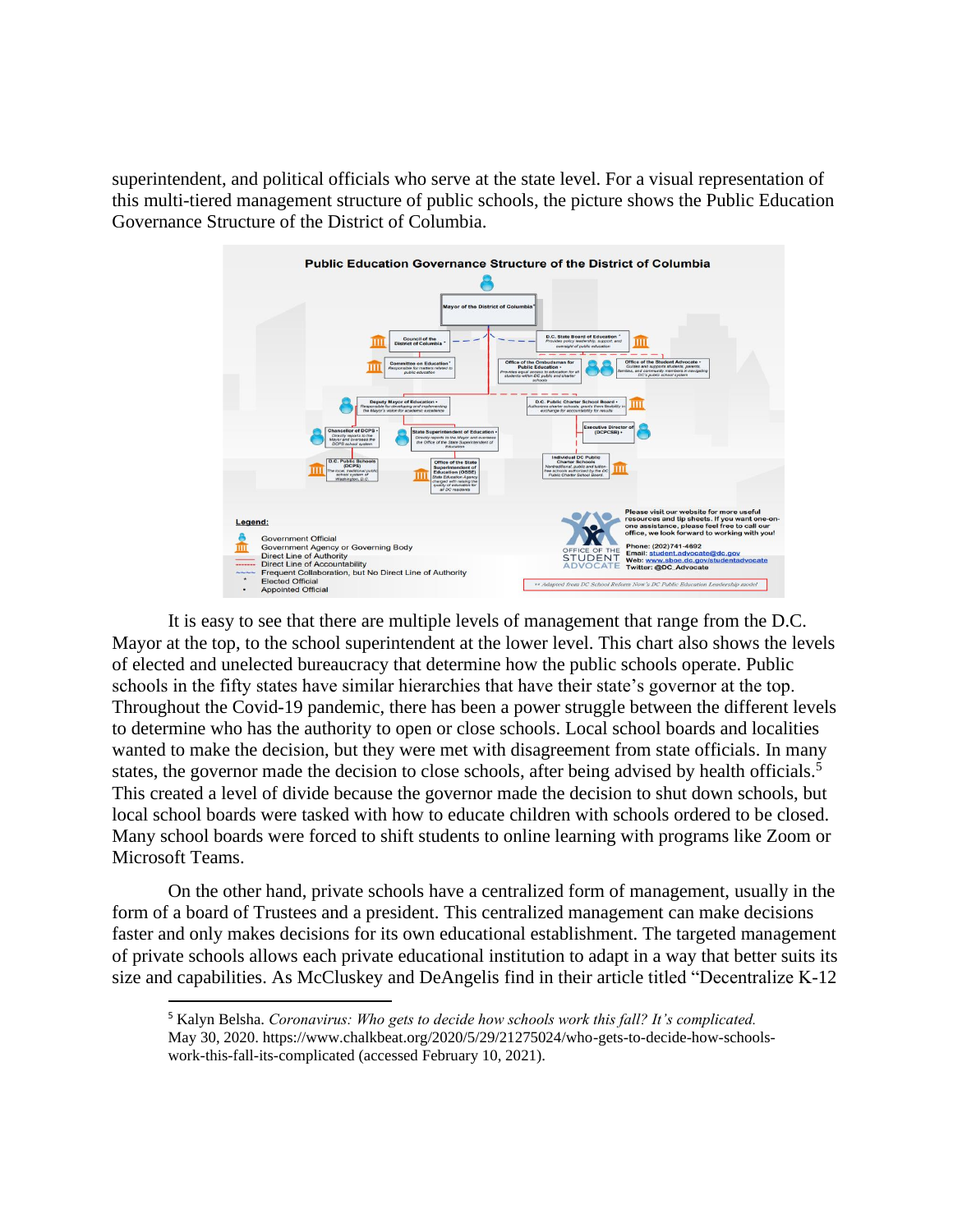Education," private and homeschooled students were better equipped to transition to online learning during the Covid-19 pandemic because of their management structure.<sup>6</sup> McCluskey's article cites two studies that were conducted in April of 2020 as schools were struggling to transition to online learning at the beginning on the pandemic. The first study was conducted by the American Enterprise Institute from April 7-14 with public schools. The study found that 20% of public schools did not offer remote or online instruction and that 54% of public schools did not offer online instruction within 2 weeks of closing.<sup>7</sup> For those two weeks, students had great difficulty completing assignments with limited email communications with their teachers. The second study was conducted by EdChoice focused on private schools, both religious and nonreligious, during April 2020. This study found that in the month of April about 88% of private schools surveyed offered their entire curriculum transitioned to an online format, with a much shorter transition period.<sup>8</sup> These two studies show that in the month of April, at the point of the pandemic when schools began to completely close, that private schools did a better job of transitioning to an online format. Both Public and Private schools faced the same sudden changes because of the pandemic, but because of the localized or targeted management of private schools, they were able to adapt quicker to the changes in a more efficient way. In fact, some private schools were able to follow Covid-19 guidelines without making students transition to online education.

The second reason that parents are switching their children to private school is school size. Many parents want their children in smaller learning environments during the pandemic because it allows students to remain in the classroom while still following Covid-19 preventative measures. Most private schools have less students than public schools, as well as larger campuses and smaller classes. In 2021, the average private school in the United States has 175 students, while the average public school has 526 students.<sup>9</sup> This significant difference in

<sup>6</sup> Neal McCluskey and Corey DeAngelis. *Decentralize K–12 Education.* September 15, 2020. https://www.cato.org/publications/study/decentralize-k-12-education (accessed February 11, 2021).

<sup>7</sup> Nat Malkus. *American Enterprise Institute: School District Responses to the COVID-19 Pandemic: Round 3, Plans for a Remote Finish.* April 2020. https://www.aei.org/wpcontent/uploads/2020/04/School-District-Responses-to-the-COVID-19-Pandemic-Round-3.pdf (accessed February 11, 2021).

<sup>8</sup> Jee Deogracias. *EdChoice: Private School COVID-19 Response Survey.* April 2020. https://www.edchoice.org/wp-content/uploads/2020/05/Private-School-COVID-19-Response-Survey.pdf (accessed February 11, 2021).

<sup>9</sup> Public School Review. *Average Public School Student Size.* 2021. https://www.publicschoolreview.com/average-school-size-stats/national-data (accessed February 12, 2021).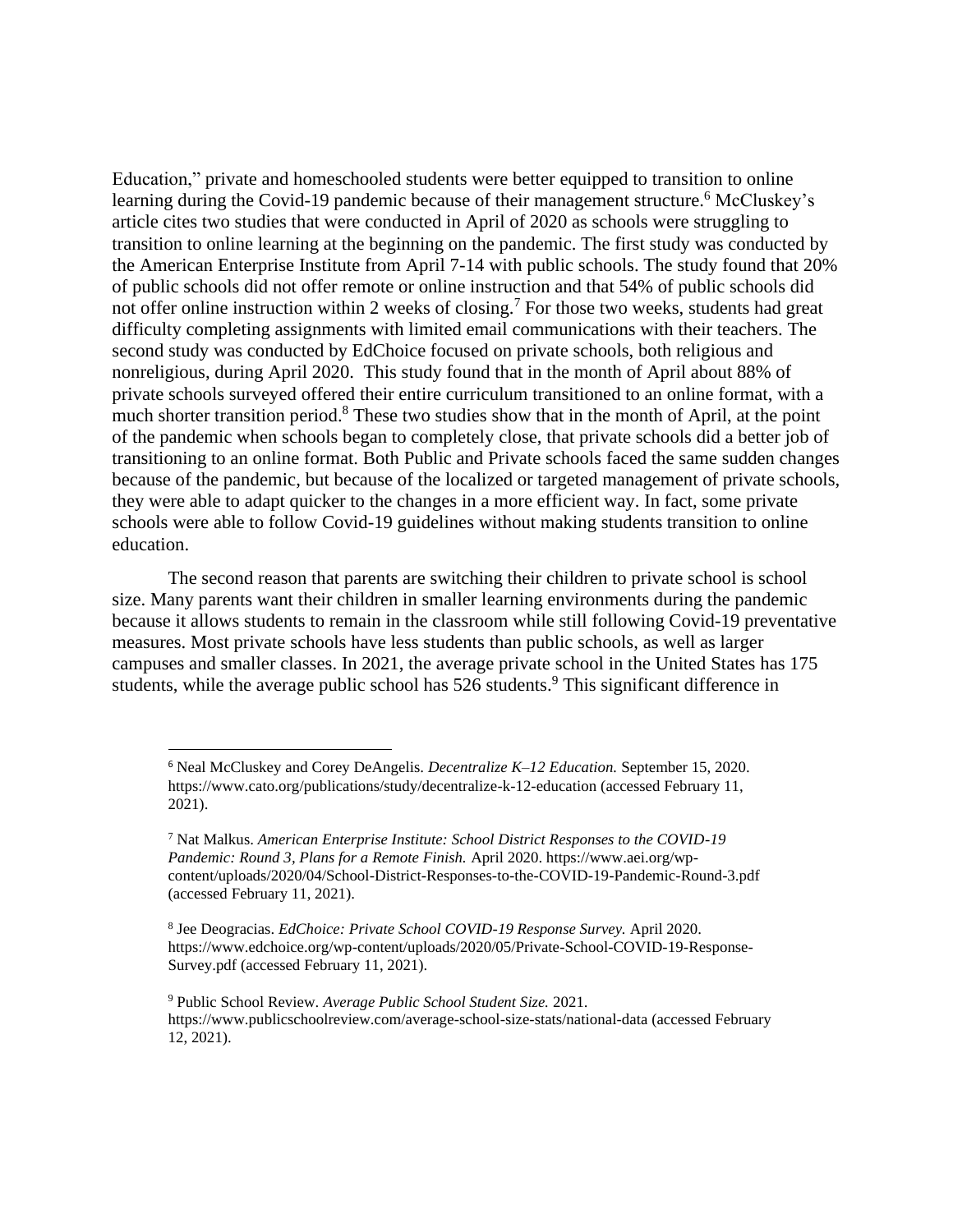students has helped private schools to keep their students in the classroom. <sup>10</sup> Since private schools have less students, smaller class sizes, and larger campuses, it is easier to maintain six feet of social distancing between students. In fact, the National Association of Independent Schools reported that  $60\%$  of private schools were operating in person during the pandemic.<sup>11</sup> Private schools were better equipped to maintain social distancing while keeping students in the classroom.

On the other hand, public schools have more students and larger class sizes. This has forced public schools across the country to either transition completely to online learning or to implement a hybrid approach. The hybrid approach consists of dividing the school's student body into two groups and alternating in-person instruction with online learning. For example, one half of the student body would attend school Monday and Wednesday, while the other half would have in-person schooling Tuesday and Thursday. On weekdays that students are not in the classroom physically, they have online classes with homework assignments. This approach works for many public schools in Virginia and across the country because it helps to make Covid-19 precautions possible to implement. However, this approach is difficult on teachers and students. Teachers are forced to teach the same material on multiple days to students. This takes longer for teachers to get through their curriculum and presents time restraints that hinder helping struggling students. The approach also creates difficulties for students because their time in the classroom is limited and they have to complete much of their work at home, without easy access to assistance. Overall, the hybrid approach of public schools is effective for maintaining Covid-19 precautions but is not the best teaching methods for students and teachers.

This influx of students out of public school warrants further consideration into school choice initiatives so that education funding can be spent on the type of education students are pursuing. Before the Covid-19 pandemic, student enrollment in private schools was steadily declining.<sup>12</sup> This decline unprioritized school choice initiatives for legislators because the students who would benefit were lessening in number. However, during the Covid-19 pandemic over half of all private schools are seeing an increase in student enrollment. Emily Glickman, President of Abacus Guide Educational Consulting, said at the beginning of the Fall 2020 school year that "There's an explosion of families looking to make a last-minute change."<sup>13</sup> This urgency of parents looking for in-person schooling for their children, regardless of cost, shows

<sup>10</sup> Private School Review. *Average Private School Student Size.* 2021. https://www.privateschoolreview.com/average-school-size-stats/national-data (accessed February 12, 2021).

<sup>11</sup> Jessica Dickler. *CNBC: Families jump to private schools as coronavirus drags on.* November 8, 2020. https://www.cnbc.com/2020/11/08/coronavirus-why-families-are-jumping-to-privateschools.html (accessed February 12, 2021).

<sup>12</sup> Ibid

 $13$  Ibid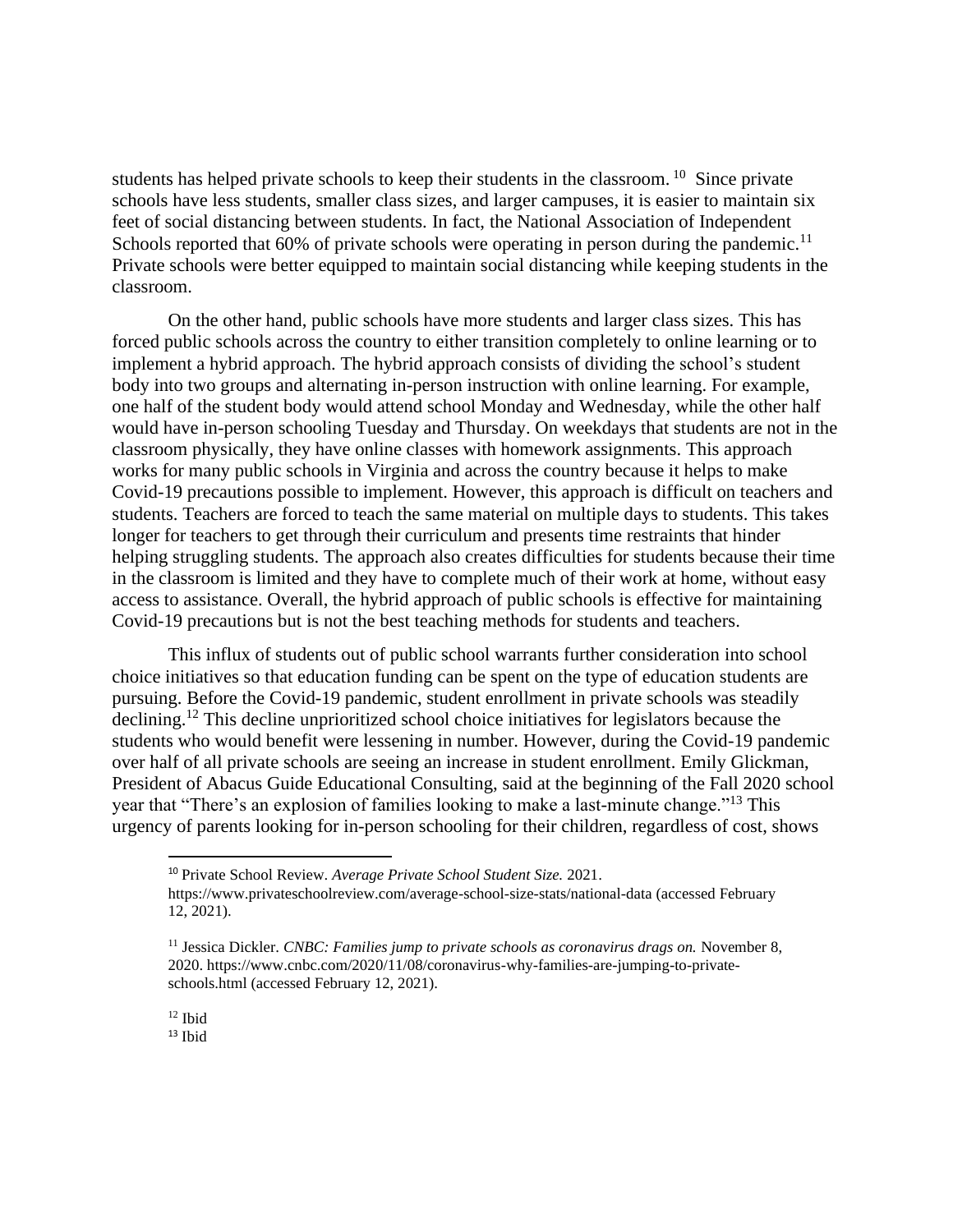that they are becoming invested in their children's education. As parents get more involved in their children's education, it is clear that school choice is a necessity. Based upon the increasing interest in alternative methods of schooling, educators and legislators must review school choice initiatives and the different proposals for voucher programs or education savings accounts. These education savings accounts and voucher programs would give families access to taxpayer funds that are currently directed to school districts.<sup>14</sup> As students continue to choose private schools over public schools, public funding could be made available for these parents to relieve some of their financial burden. In fact, these school choice funding programs have gathered support from 85% of parents surveyed in a recent EdChoice survey. The survey also showed that school choice is a bipartisan issue with 78% support from both Republicans and Democrats.<sup>15</sup> Legislators should work with parents and educators to reevaluate these school choice initiatives and discuss their potential implementation.

<sup>14</sup> Christopher Ruszkowski. *USA Today: American families strongly support school choice.* February 24, 2020. https://www.usatoday.com/story/opinion/2020/02/24/voters-strongly-supportschool-choice-educators-should-listen-column/4831964002/ (accessed February 13, 2021).